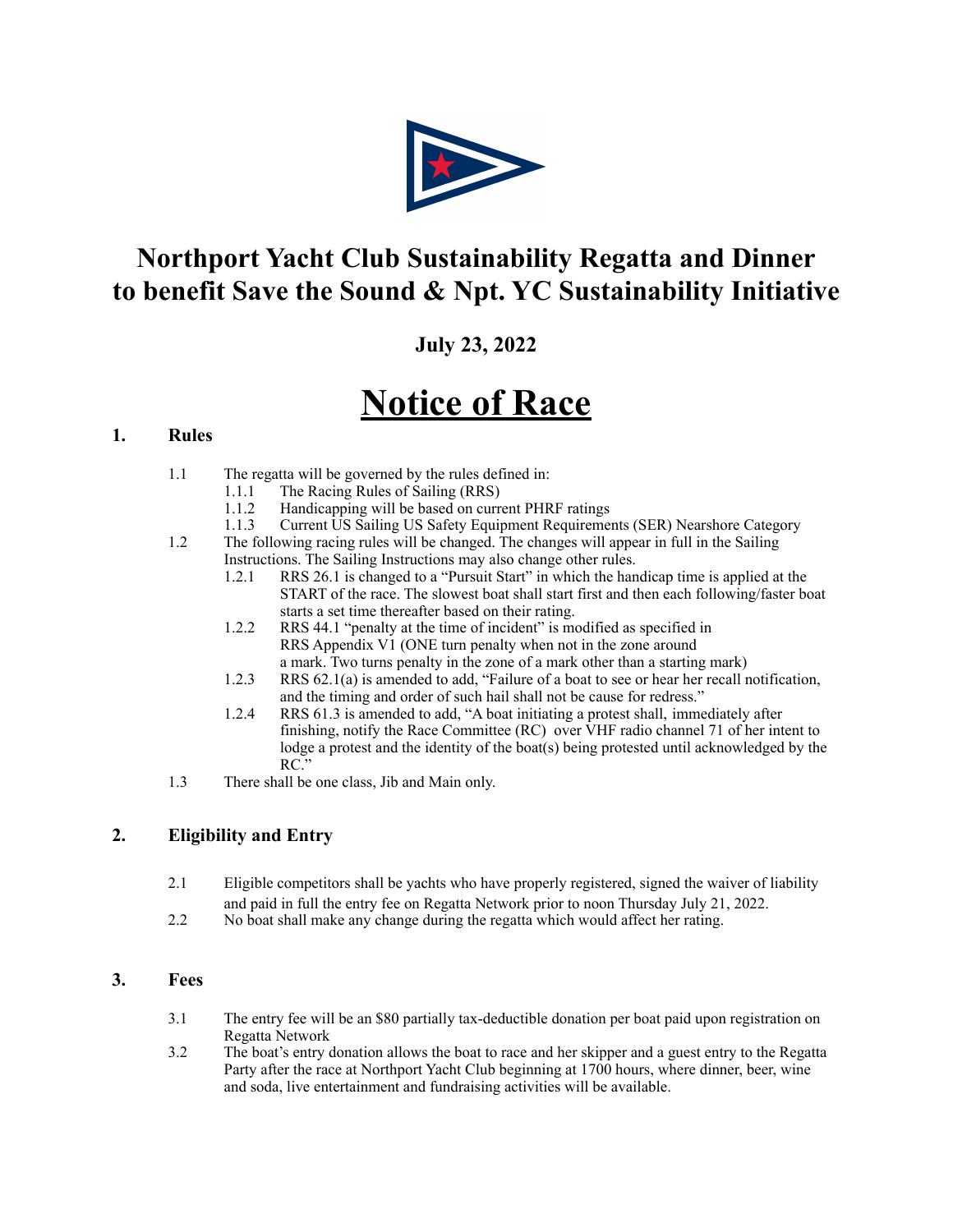# **4. Schedule**

- 4.1 A Skippers' Meeting will be held in the dining room of the Northport Yacht Club at 1130 hours on the day of the race, Saturday July 23, 2022
- 4.2 There will be one race
- 4.3 The first warning signal is scheduled for 1255 hours using the 5 minute start sequence outlined in RRS 26 so that the slowest boat will start at 1300 hours and all following competitors will start at their set time after 1300 hours.

# **5. Sailing Instructions (SI's)**

 5.1 Sailing Instructions and the Scratch Sheet will be provided at the Skippers' Meeting prior to the race. For convenience, the SI's may be emailed to each competitor prior to midnight the night before the race and from the RC chase boat and posted on the Regatta Network website.

# **6. Venue**

- 6.1 The race will start in Northport Bay northeast of the mouth of Northport Harbor and west of Asharoken beach near the east side of the bay.<br>6.2 Racing will take place in Northport Bay. Hunt
- Racing will take place in Northport Bay, Huntington Bay and Long Island Sound in the vicinity of the mouth of Huntington Bay.

# **7. Courses**

- 7.1 The course for all classes will be indicated by the RC and will be comprised of government marks.<br>7.2 Descriptions of the marks, a chart of the approximate locations of the marks and the sequence of
- Descriptions of the marks, a chart of the approximate locations of the marks and the sequence of rounding shall be listed in the SI's.

# **8. Scoring**

- 8.1 Boats' actual finishing order shall be used for boats that have started and completed the course.<br>8.2 In the event the race is shortened boats will be scored based on their corrected finish time.
- In the event the race is shortened boats will be scored based on their corrected finish time.

# **9. Penalty System**

9.1 RRS 44 is modified as per RRS V1 and V2

# **10. Accommodations for Visiting Competitors**

 10.1 Competitors may arrange for a complementary mooring by calling Northport YC at 631-261-7699 or the NYC Launch on VHF channel 71